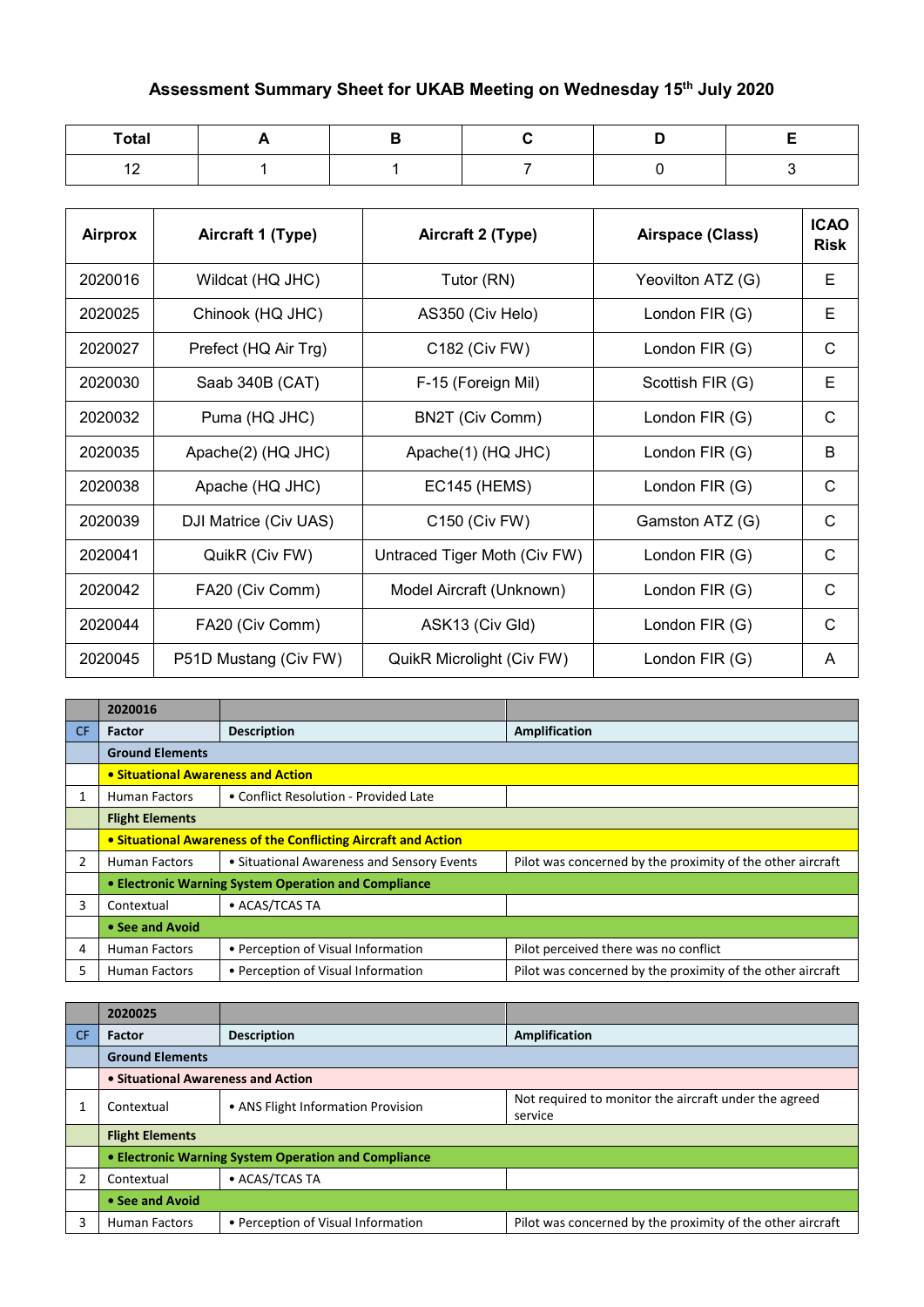|     | 2020027                            |                                                      |                                                            |
|-----|------------------------------------|------------------------------------------------------|------------------------------------------------------------|
| CF. | <b>Factor</b>                      | <b>Description</b>                                   | Amplification                                              |
|     | <b>Ground Elements</b>             |                                                      |                                                            |
|     | • Manning and Equipment            |                                                      |                                                            |
|     | Organisational                     | • ATM Staffing and Scheduling                        | Sub-Optimal establishment or scheduling of staff           |
| 2   | <b>Human Factors</b>               | • Leadership and Supervision                         |                                                            |
|     | • Situational Awareness and Action |                                                      |                                                            |
| 3   | <b>Human Factors</b>               | • ANS Traffic Information Provision                  | TI not provided, inaccurate, inadequate, or late           |
| 4   | <b>Human Factors</b>               | • Distraction - Job Related                          | Controller engaged in other tasks                          |
|     | <b>Flight Elements</b>             |                                                      |                                                            |
|     |                                    | • Electronic Warning System Operation and Compliance |                                                            |
| 5.  | Contextual                         | • ACAS/TCAS TA                                       |                                                            |
|     | • See and Avoid                    |                                                      |                                                            |
| 6   | <b>Human Factors</b>               | • Monitoring of Other Aircraft                       | Late-sighting by one or both pilots                        |
|     | <b>Human Factors</b>               | • Perception of Visual Information                   | Pilot was concerned by the proximity of the other aircraft |

|     | 2020030                                              |                                                       |                                                                      |
|-----|------------------------------------------------------|-------------------------------------------------------|----------------------------------------------------------------------|
| CF. | <b>Factor</b>                                        | <b>Description</b>                                    | Amplification                                                        |
|     | <b>Ground Elements</b>                               |                                                       |                                                                      |
|     | • Situational Awareness and Action                   |                                                       |                                                                      |
|     | Contextual                                           | • Situational Awareness and Sensory Events            | The controller had only generic, late or no Situational<br>Awareness |
|     | <b>Flight Elements</b>                               |                                                       |                                                                      |
|     | • Regulations, Processes, Procedures and Compliance  |                                                       |                                                                      |
|     | <b>Human Factors</b>                                 | • Flight Operations Documentation and<br>Publications | Regulations and/or procedures not complied with                      |
|     | <b>• Tactical Planning and Execution</b>             |                                                       |                                                                      |
| 3   | <b>Human Factors</b>                                 | • Flight Planning and Preparation                     |                                                                      |
|     | • Electronic Warning System Operation and Compliance |                                                       |                                                                      |
| 4   | Contextual                                           | • ACAS/TCAS TA                                        |                                                                      |
|     | • See and Avoid                                      |                                                       |                                                                      |
| 5   | <b>Human Factors</b>                                 | • Perception of Visual Information                    | Pilot was concerned by the proximity of the other aircraft           |

|           | 2020032                                              |                                                                |                                                            |
|-----------|------------------------------------------------------|----------------------------------------------------------------|------------------------------------------------------------|
| <b>CF</b> | Factor                                               | <b>Description</b>                                             | <b>Amplification</b>                                       |
|           | <b>Ground Elements</b>                               |                                                                |                                                            |
|           | • Manning and Equipment                              |                                                                |                                                            |
| 1         | Technical                                            | • Aerodrome and ATM Equipment                                  | Non-functional or unavailable equipment                    |
|           | • Situational Awareness and Action                   |                                                                |                                                            |
| 2         | Contextual                                           | • ANS Flight Information Provision                             | Controller not able to provide requested ATS               |
| 3         | <b>Human Factors</b>                                 | • ANS Traffic Information Provision                            | TI not provided, inaccurate, inadequate, or late           |
|           | <b>Flight Elements</b>                               |                                                                |                                                            |
|           | <b>. Tactical Planning and Execution</b>             |                                                                |                                                            |
| 4         | <b>Human Factors</b>                                 | • Insufficient Decision/Plan                                   | Inadequate plan adaption                                   |
| 5.        | <b>Human Factors</b>                                 | • Accuracy of Communication                                    | Ineffective communication of intentions                    |
| 6         | <b>Human Factors</b>                                 | • Communications by Flight Crew with ANS                       | Appropriate ATS not requested by pilot                     |
|           |                                                      | • Situational Awareness of the Conflicting Aircraft and Action |                                                            |
| 7         | <b>Human Factors</b>                                 | • Lack of Communication                                        | Pilot did not request additional information               |
| 8         | <b>Human Factors</b>                                 | • Distraction - Job Related                                    | Pilot engaged in other tasks                               |
| 9         | <b>Human Factors</b>                                 | • Situational Awareness and Sensory Events                     | Pilot was concerned by the proximity of the other aircraft |
|           | • Electronic Warning System Operation and Compliance |                                                                |                                                            |
| 10        | Contextual                                           | • ACAS/TCAS TA                                                 |                                                            |
|           | • See and Avoid                                      |                                                                |                                                            |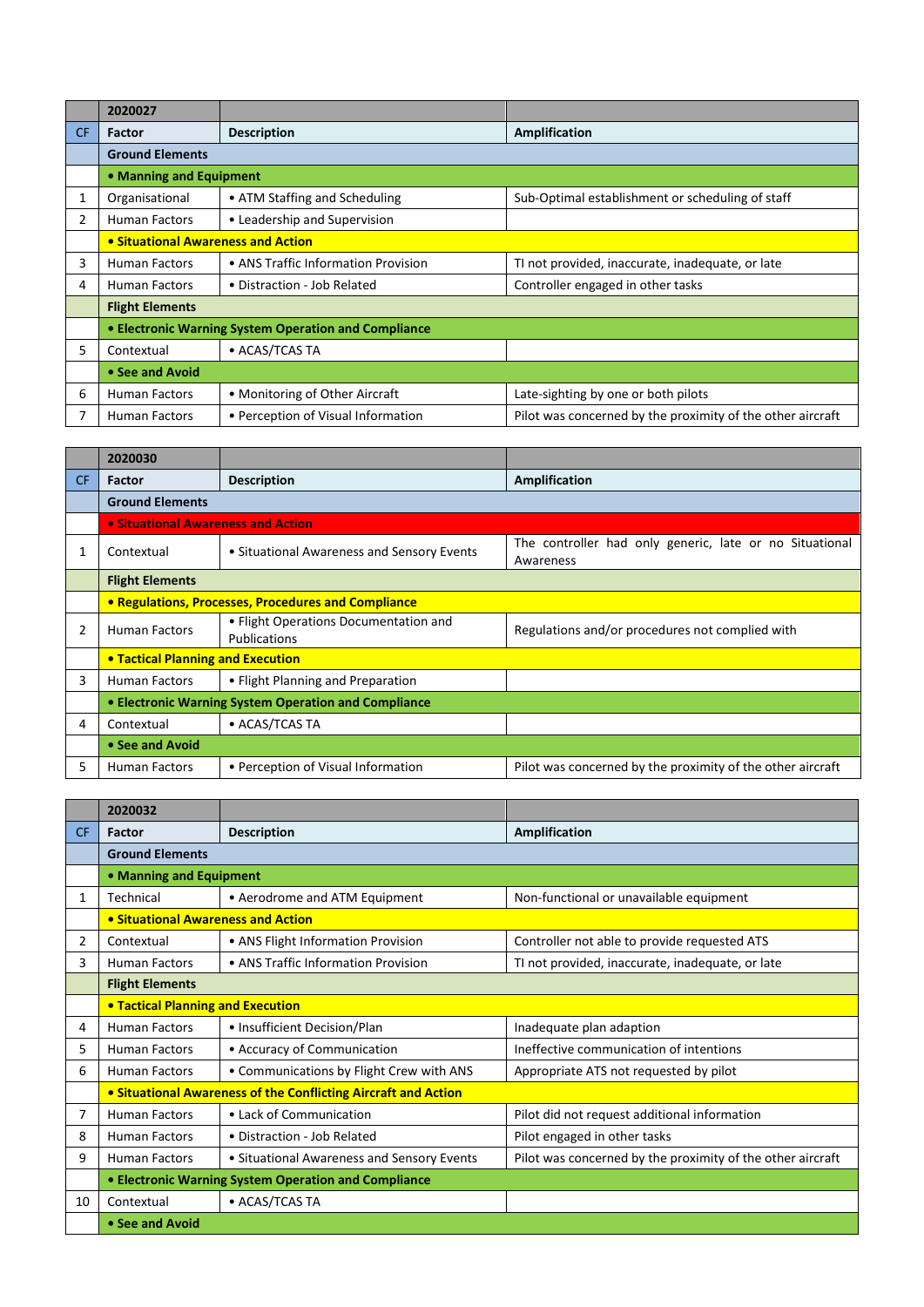| • Monitoring of Other Aircraft |  |
|--------------------------------|--|
|--------------------------------|--|

11 Human Factors • Monitoring of Other Aircraft Non-sighting or effectively a non-sighting by one or both pilots

|                | 2020035                            |                                                                                             |                                                                      |
|----------------|------------------------------------|---------------------------------------------------------------------------------------------|----------------------------------------------------------------------|
| <b>CF</b>      | <b>Factor</b>                      | <b>Description</b>                                                                          | <b>Amplification</b>                                                 |
|                | <b>Ground Elements</b>             |                                                                                             |                                                                      |
|                | • Situational Awareness and Action |                                                                                             |                                                                      |
| 1              | Contextual                         | • ANS Flight Information Provision                                                          | Not required to monitor the aircraft under the agreed<br>service     |
| $\overline{2}$ | Contextual                         | • Situational Awareness and Sensory Events                                                  | The controller had only generic, late or no Situational<br>Awareness |
|                | <b>Flight Elements</b>             |                                                                                             |                                                                      |
|                |                                    | • Regulations, Processes, Procedures and Compliance                                         |                                                                      |
| 3              | <b>Human Factors</b>               | • Flight Operations Documentation and<br>Publications                                       | Regulations and/or procedures not complied with                      |
|                | . Tactical Planning and Execution  |                                                                                             |                                                                      |
| 4              |                                    | • Any other event                                                                           | Inadequate supervisory oversight                                     |
| 5              | <b>Human Factors</b>               | • Pre-flight briefing and flight preparation                                                |                                                                      |
| 6              | <b>Human Factors</b>               | • Flight Planning and Preparation                                                           |                                                                      |
| $\overline{7}$ | <b>Human Factors</b>               | · Insufficient Decision/Plan                                                                | Inadequate plan adaption                                             |
| 8              | <b>Human Factors</b>               | • Action Performed Incorrectly                                                              | Incorrect or ineffective execution                                   |
| 9              | <b>Human Factors</b>               | • Communications by Flight Crew with ANS                                                    | Pilot did not communicate with appropriate ATS provider              |
|                |                                    | • Situational Awareness of the Conflicting Aircraft and Action                              |                                                                      |
| 10             |                                    | • Any other event                                                                           | Lack of sufficient tactical symbology                                |
| 11             | Contextual                         | • Situational Awareness and Sensory Events                                                  | Pilot had no, late or only generic, Situational Awareness            |
| 12             | <b>Human Factors</b>               | • Understanding/Comprehension                                                               | Pilot did not assimilate conflict information                        |
| 13             | <b>Human Factors</b>               | • Mentoring                                                                                 |                                                                      |
| 14             | <b>Human Factors</b>               | · Distraction - Job Related                                                                 | Pilot engaged in other tasks                                         |
|                | • See and Avoid                    |                                                                                             |                                                                      |
| 15             | <b>Human Factors</b>               | • Distraction - Job Related                                                                 | Pilot looking elsewhere                                              |
| 16             | Contextual                         | . Near Airborne Collision with Aircraft, Balloon,<br>Dirigible or Other Piloted Air Vehicle | Piloted air vehicle                                                  |
| 17             | <b>Human Factors</b>               | • Monitoring of Other Aircraft                                                              | Late-sighting by one or both pilots                                  |

|                | 2020038                                              |                                                                |                                                                                  |
|----------------|------------------------------------------------------|----------------------------------------------------------------|----------------------------------------------------------------------------------|
| <b>CF</b>      | Factor                                               | <b>Description</b>                                             | Amplification                                                                    |
|                | <b>Ground Elements</b>                               |                                                                |                                                                                  |
|                | • Situational Awareness and Action                   |                                                                |                                                                                  |
| $\mathbf{1}$   | <b>Human Factors</b>                                 | • Inappropriate Clearance                                      | The ANS clearance contributed to the Airprox                                     |
| $\overline{2}$ | <b>Human Factors</b>                                 | • ANS Traffic Information Provision                            | TI not provided, inaccurate, inadequate, or late                                 |
|                | <b>Flight Elements</b>                               |                                                                |                                                                                  |
|                |                                                      | • Regulations, Processes, Procedures and Compliance            |                                                                                  |
| 3              | <b>Human Factors</b>                                 | • Flight Operations Documentation and<br>Publications          | Regulations and/or procedures not complied with                                  |
|                | <b>• Tactical Planning and Execution</b>             |                                                                |                                                                                  |
| 4              | <b>Human Factors</b>                                 | • Insufficient Decision/Plan                                   | Inadequate plan adaption                                                         |
| 5.             | <b>Human Factors</b>                                 | • Action Performed Incorrectly                                 | Incorrect or ineffective execution                                               |
|                |                                                      | • Situational Awareness of the Conflicting Aircraft and Action |                                                                                  |
| 6              | <b>Human Factors</b>                                 | • Understanding/Comprehension                                  | Pilot did not assimilate conflict information                                    |
| 7              | <b>Human Factors</b>                                 | • Lack of Action                                               | Pilot flew close enough to cause concern despite<br><b>Situational Awareness</b> |
| 8              | <b>Human Factors</b>                                 | • Distraction - Job Related                                    | Pilot engaged in other tasks                                                     |
|                | • Electronic Warning System Operation and Compliance |                                                                |                                                                                  |
| 9              | Contextual                                           | • ACAS/TCAS TA                                                 |                                                                                  |
|                | • See and Avoid                                      |                                                                |                                                                                  |
| 10             | <b>Human Factors</b>                                 | • Lack of Action                                               | Pilot flew close enough to cause concern                                         |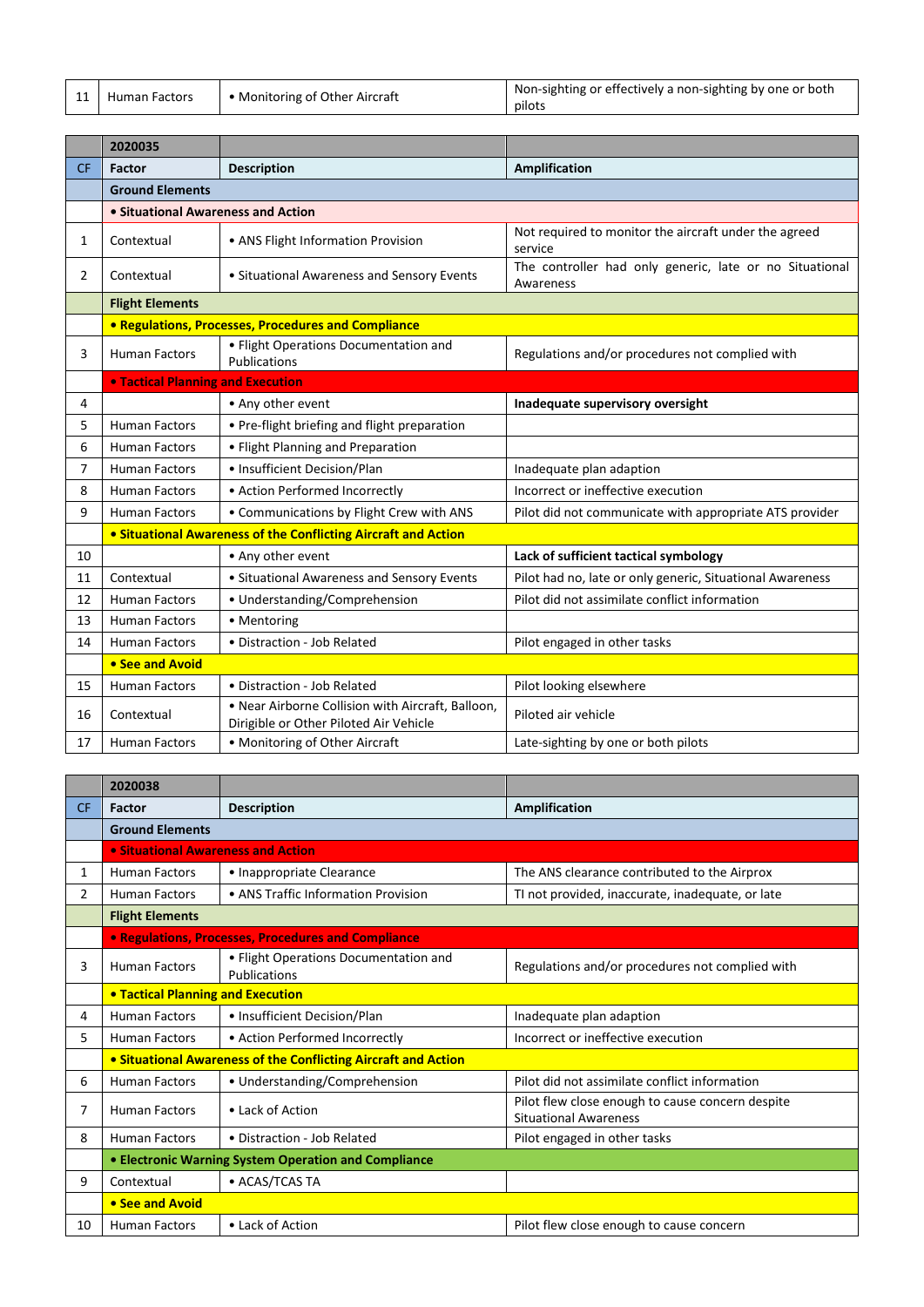|     | 2020039                            |                                                                |                                                                      |
|-----|------------------------------------|----------------------------------------------------------------|----------------------------------------------------------------------|
| CF. | Factor                             | <b>Description</b>                                             | Amplification                                                        |
|     | <b>Ground Elements</b>             |                                                                |                                                                      |
|     | • Situational Awareness and Action |                                                                |                                                                      |
| 1   | Contextual                         | • ANS Flight Information Provision                             | Not required to monitor the aircraft under the agreed<br>service     |
| 2   | Contextual                         | • Situational Awareness and Sensory Events                     | The controller had only generic, late or no Situational<br>Awareness |
|     | <b>Flight Elements</b>             |                                                                |                                                                      |
|     |                                    | • Situational Awareness of the Conflicting Aircraft and Action |                                                                      |
| 3   | Contextual                         | • Situational Awareness and Sensory Events                     | Pilot had no, late or only generic, Situational Awareness            |
| 4   | <b>Human Factors</b>               | • Understanding/Comprehension                                  | Pilot did not assimilate conflict information                        |
|     | • See and Avoid                    |                                                                |                                                                      |
| 5.  | <b>Human Factors</b>               | • Monitoring of Other Aircraft                                 | Non-sighting or effectively a non-sighting by one or both<br>pilots  |
| 6   | <b>Human Factors</b>               | • Perception of Visual Information                             | Pilot was concerned by the proximity of the other aircraft           |

|                | 2020041                                                        |                                                       |                                                                     |  |
|----------------|----------------------------------------------------------------|-------------------------------------------------------|---------------------------------------------------------------------|--|
| CF             | <b>Factor</b>                                                  | <b>Description</b>                                    | Amplification                                                       |  |
|                | <b>Flight Elements</b>                                         |                                                       |                                                                     |  |
|                |                                                                | • Regulations, Processes, Procedures and Compliance   |                                                                     |  |
| 1              | <b>Human Factors</b>                                           | • Flight Operations Documentation and<br>Publications | Regulations and/or procedures not complied with                     |  |
|                | • Tactical Planning and Execution                              |                                                       |                                                                     |  |
| $\overline{2}$ | <b>Human Factors</b>                                           | • Pre-flight briefing and flight preparation          |                                                                     |  |
| 3              | <b>Human Factors</b>                                           | • Insufficient Decision/Plan                          | Inadequate plan adaption                                            |  |
| 4              | <b>Human Factors</b>                                           | • Monitoring of Other Aircraft                        | Did not avoid/conform with the pattern of traffic already<br>formed |  |
| 5.             | <b>Human Factors</b>                                           | • Accuracy of Communication                           | Ineffective communication of intentions                             |  |
|                | • Situational Awareness of the Conflicting Aircraft and Action |                                                       |                                                                     |  |
| 6              | Contextual                                                     | • Situational Awareness and Sensory Events            | Pilot had no, late or only generic, Situational Awareness           |  |
|                | • See and Avoid                                                |                                                       |                                                                     |  |
|                | <b>Human Factors</b>                                           | • Monitoring of Other Aircraft                        | Late-sighting by one or both pilots                                 |  |

|           | 2020042                            |                                                                |                                                                      |
|-----------|------------------------------------|----------------------------------------------------------------|----------------------------------------------------------------------|
| <b>CF</b> | Factor                             | <b>Description</b>                                             | Amplification                                                        |
|           | <b>Ground Elements</b>             |                                                                |                                                                      |
|           | . Situational Awareness and Action |                                                                |                                                                      |
|           | Contextual                         | • Situational Awareness and Sensory Events                     | The controller had only generic, late or no Situational<br>Awareness |
|           | <b>Flight Elements</b>             |                                                                |                                                                      |
|           | • Tactical Planning and Execution  |                                                                |                                                                      |
| 2         | <b>Human Factors</b>               | • Pre-flight briefing and flight preparation                   |                                                                      |
|           |                                    | • Situational Awareness of the Conflicting Aircraft and Action |                                                                      |
| 3         | Contextual                         | • Situational Awareness and Sensory Events                     | Pilot had no, late or only generic, Situational Awareness            |
|           |                                    | • Electronic Warning System Operation and Compliance           |                                                                      |
| 4         | Technical                          | • ACAS/TCAS System Failure                                     | Incompatible CWS equipment                                           |
|           | • See and Avoid                    |                                                                |                                                                      |
| 5         | <b>Human Factors</b>               | • Monitoring of Other Aircraft                                 | Non-sighting or effectively a non-sighting by one or both<br>pilots  |

|            | 2020044                |                    |               |
|------------|------------------------|--------------------|---------------|
| $\sqrt{C}$ | <b>Factor</b>          | <b>Description</b> | Amplification |
|            | <b>Ground Elements</b> |                    |               |